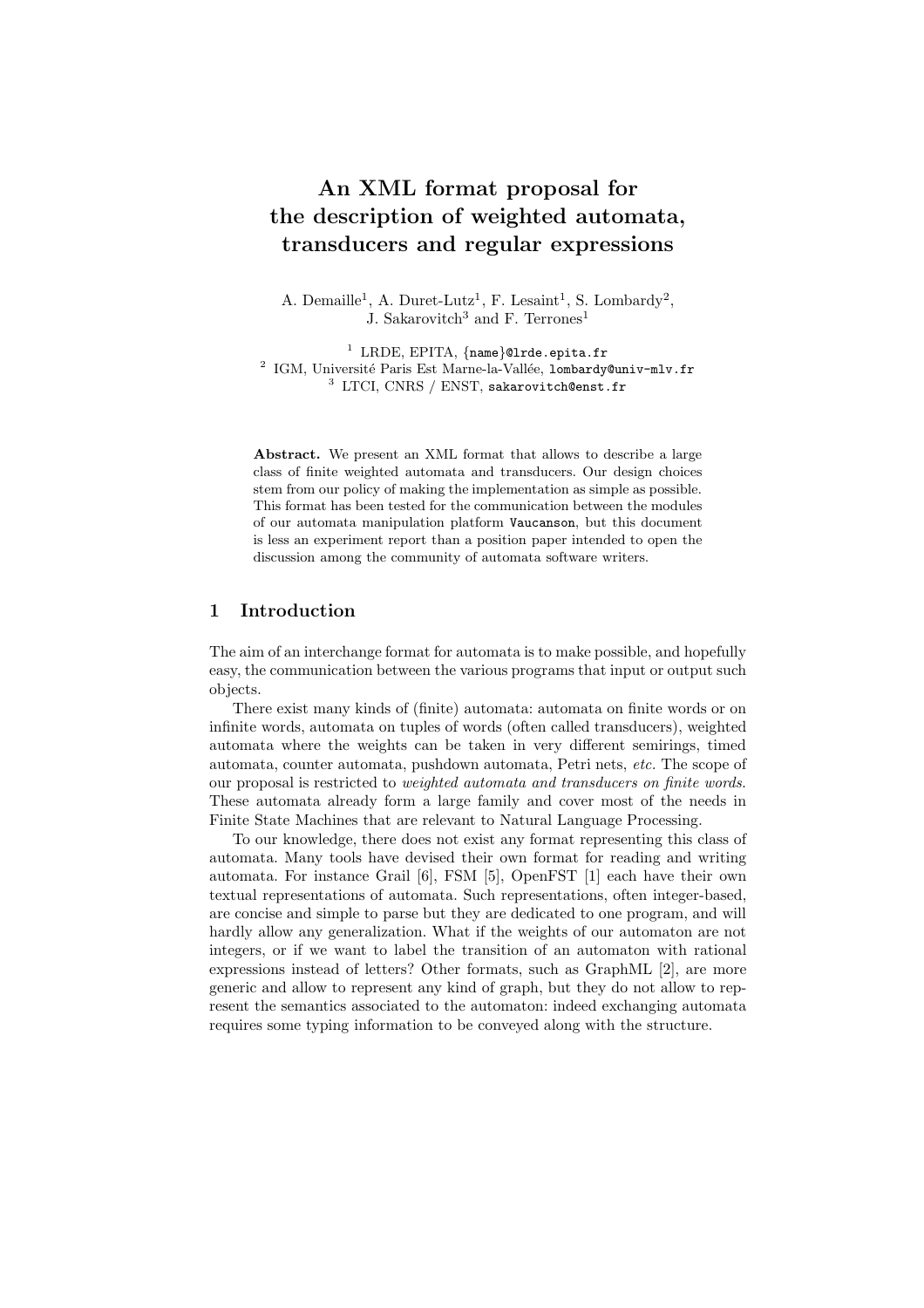Most of the design choices for our proposal for an exchange format have been shaped by the policy of making its implementation as simple as possible. This is already true of the option of choosing XML as the language for describing the format. Our proposal, called FSM XML, already covers a large class of automata but should be considered as a skeleton that can be completed to cater for other needs. We believe such a generic interchange format, should be of interest to the community.

FSM XML has been implemented and tested within Vaucanson [7], our automata manipulation platform, where it serves as an exchange format between components such as the core and the command-line interface. But this document is less a report on an experiment than a *position paper* intended to open the discussion.

Because of size constraints in these proceedings, we only give a brief summary of the FSM XML format and of the choices we have taken. We refer interested readers to our web page for more exhaustive information [8].

# **2** FSM XML **overview**

We assume the reader familiar with the terminology of automata theory [3].

# **2.1 Data to carry**

The complete description of an automaton involves four different types of data: (1) the type of the labels, which amounts to define a semiring of series, a mathematical structure; (2) the automaton structure itself, that is a labeled graph; (3) if the automaton is to be seen on a screen or drawn in a figure, geometric data that tell where the states are located, and possibly the shape of the transitions, the relative location of its label; (4) finally, data which we call drawing data and that tell how the states and transitions are actually drawn, their size, the thickness the lines, the color, *etc.*

The two latter types are relevant only to applications that display the automaton in some way: they have no influence on the structural meaning of the automaton. Their presence is optional and we will focus on the first two items.

### **2.2 Automaton description**

An FSM XML description of an automaton consists in a tag  $\alpha$   $\alpha$   $\alpha$   $\beta$   $\alpha$ taining two required children:

<automaton name='Example Automaton' readingDir=right> <valueType>...</valueType> <automStruct>...</automStruct>

</automaton>

The tag <valueType/> specifies the type of the labels of the automaton, and the tag <automStruct/> holds the description of the structure of the automaton (list of states and transitions with their labels).

The attribute name names the automaton and the attribute readingDir tells whether the automaton reads the word from left to right or from right to left.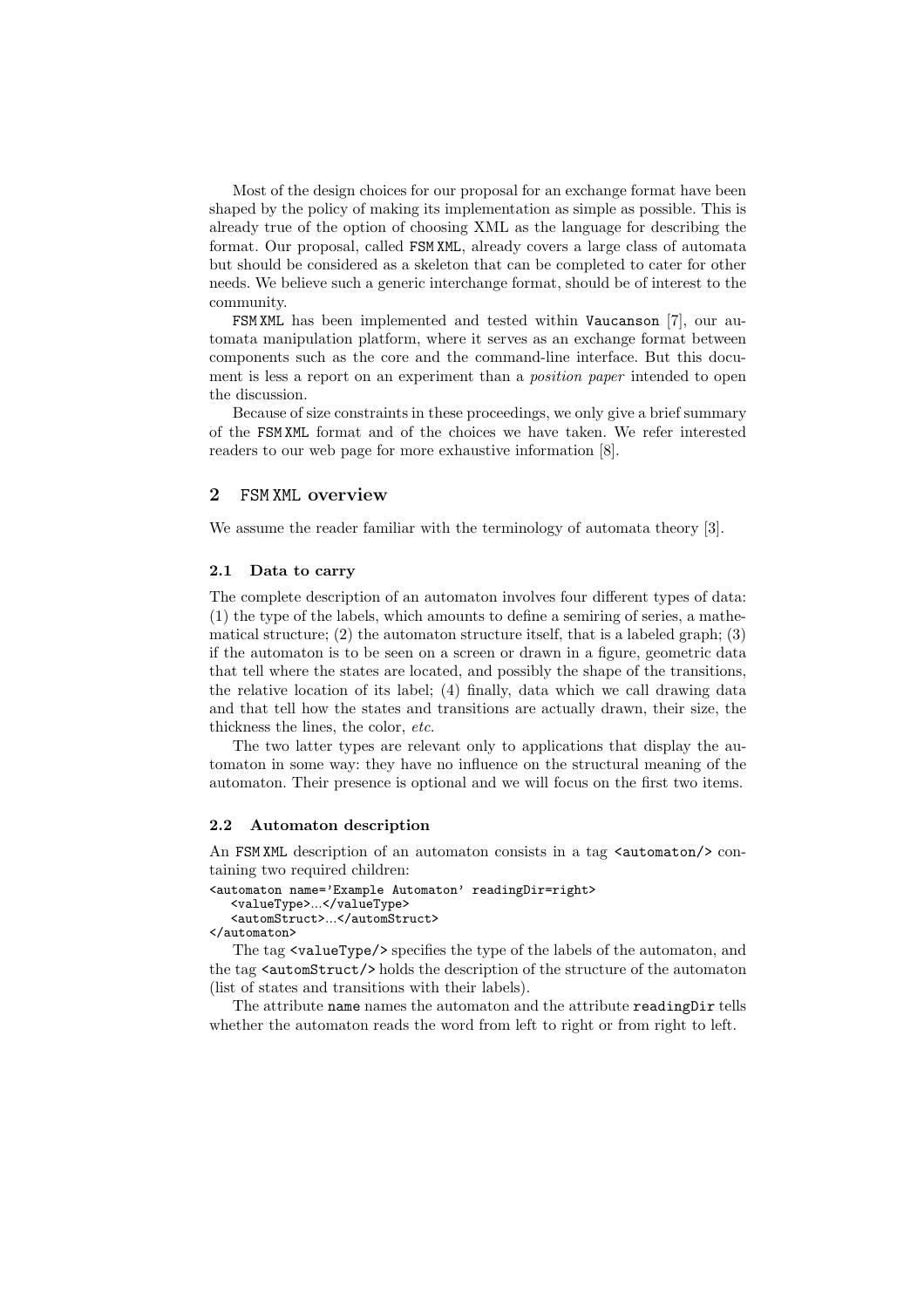#### **2.3 The labels: that is the question**

The question of labels has three levels: (1) what are the types of labels that need to be supported? (2) how will these types be represented in the format? (3) how will the label of a given transition in an automaton will be represented in the format? The first commands over the two others.



**Fig. 1.** How many automata are there?

Let us consider Figure 1. At (a), we see an automaton whose labels are letters *a* and *b* and which clearly recognizes the set of words containing at least one *b*; but we can consider that the same automaton is an automaton with multiplicity in N where the coefficient of every transition is 1, in which case the automaton realizes the series which associates every word with its number of occurences of *b*. At (b), we see an automaton which is clearly a weighted automaton, and the weights are (positive) integers, but we do not know without further information which is the *semiring structure* which is applied to these integers: it may be the 'classical structure', in which case the weight of  $a^n$  is  $2^n$ , or a 'tropical structure', and the weight of  $a^n$  is *n* if we are in  $\langle \mathbb{N}, \min, + \rangle$ , or  $2n - 1$  if we are in  $\langle \mathbb{N}, \max, + \rangle$ . This example makes clear that the description of an automaton *must* contain the definition of the *semiring of series* to which the behaviour of the automaton belongs. The requirement of such a strong typing is what distinguishes FSM XML from more general graph representation formats such as GraphML [2].

**Label types** We represent automata either over *free monoids* or over *products* of free monoids. Products of *arbitrary* number of free monoids allow to represent *k*-tape automata, that is, generalization of transducers that are 2-tape automata (we thus do not use the name 'transducer' in the description of the format).

The generators of the free monoids are either *simple* letters or *tuples* of simple letters of arbitrary dimension. The simple letters refers to simple types in programming languages such as *characters* (or subsets of them such as *letters* or *digits*) or even *integers*<sup>4</sup>. Tuples of letters consist then in ordered sets of simple letters, not necessarily all of the same type: for instance, pairs of letter and digit will naturally represent indexed letters. Another very useful example: automata over free monoids whose generators are pairs of letters are equivalent to transducers which realize length preserving relations and are also used, modulo some technicalities, to represent *synchronized transducers*.

<sup>4</sup> Automata used in the study of numeration systems for instance make use of labels that are integers.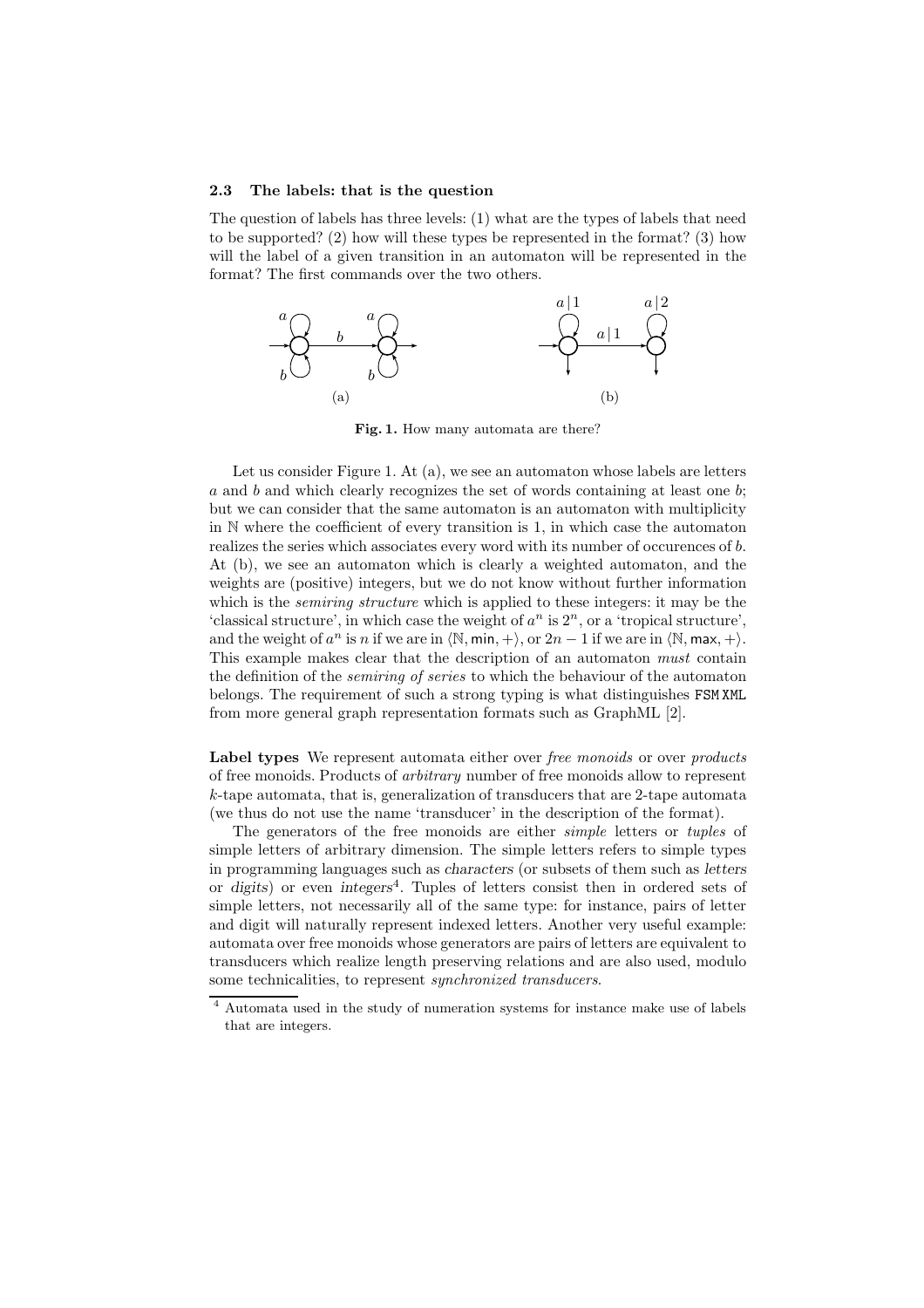Within FSM XML, we represent *weighted* automata; the weights being taken either in *numerical semirings* or in *series semirings*. By 'numerical semirings', we refer to simple types of numbers, as they are implemented in any programming languages, like integers, or reals, together with conventional operations, or 'unconventional' ones that can be overloaded on the conventional ones. By 'series semirings', we refer to semirings that can be recursively defined by using the already defined numerical semirings and the (products of) free monoids. The reason for opening the possibility in FSM XML is Kleene-Schützenberger Theorem for transducers which states that a (finite) automaton over the product say  $A^* \times B^*$  with multiplicity say in N is equivalent to an automaton over  $A^*$  with multiplicity in the semiring of (rational) series over  $B^*$  with multiplicity in N.

**Label type representation** The three main features of label types that we want to represent are then: product of an *arbitrary number* of free monoids, generators that are vectors of *arbitrary dimension*, and *recursive definition* for semiring of multiplicities. These are easily and naturally taken into account in an XML format although it may end rapidly into rather long and apparently complicated description files.

Figure 2 shows three excerpts of FSM XML files that describe label types: the first one for a classical Boolean automaton over a two-letter alphabet, and the two others for the aforementioned two equivalent forms of transducers with multiplicities.

One understands that in both tags  $\langle$  semiring/ $\rangle$  and  $\langle$  monoid/ $\rangle$ , we use the attribute type to control the *syntax* of the tag: we call such attributes *pivotal*. In <semiring/>, type = *numerical* calls for two other attributes, set and operation that will be given *token* values, that is, conventional strings that have to be recognized and correctly interpreted by the parser. Whereas  $type =$ series calls for another succession of  $\leq$  semiring/> and  $\leq$  monoid/> tags.

In  $\langle$ monoid $\rangle$ , type = *free* calls for the attributes genKind, genDescrip and genSort, whereas type = *product* calls for the attribute prodDim, an integer stricly larger than 1 which tells how many children  $\langle \text{monoid}\rangle$  this tag <monoid/> will have.

The attribute genKind is another pivotal attribute which controls whether the generators are *simple* or *tuple*. In the former case, genSort is a token which tells which kind of generators are expected: *letter*, *digit*, *alphanum*, or *integer*. The latter case is not exemplified in Figure 2 but the mecanism is of the same type as for product of monoids, although it is not recursive.

The attribute genDescrip = *enum* tells that the generators of the free monoid will be enumerated, by means of the attribute value in tags <monGen/>. The assignments genDescrip = *range* and genDescrip = *set* are meant to give way to the description of large alphabets such as those that are used in NLP. The precise syntax and semantic open by these tokens have still to be defined.

This constrained specification of the type of an automaton makes it easier to extend the format to support new types without redefining the complete semantics of each new automaton type. For instance to support automata over a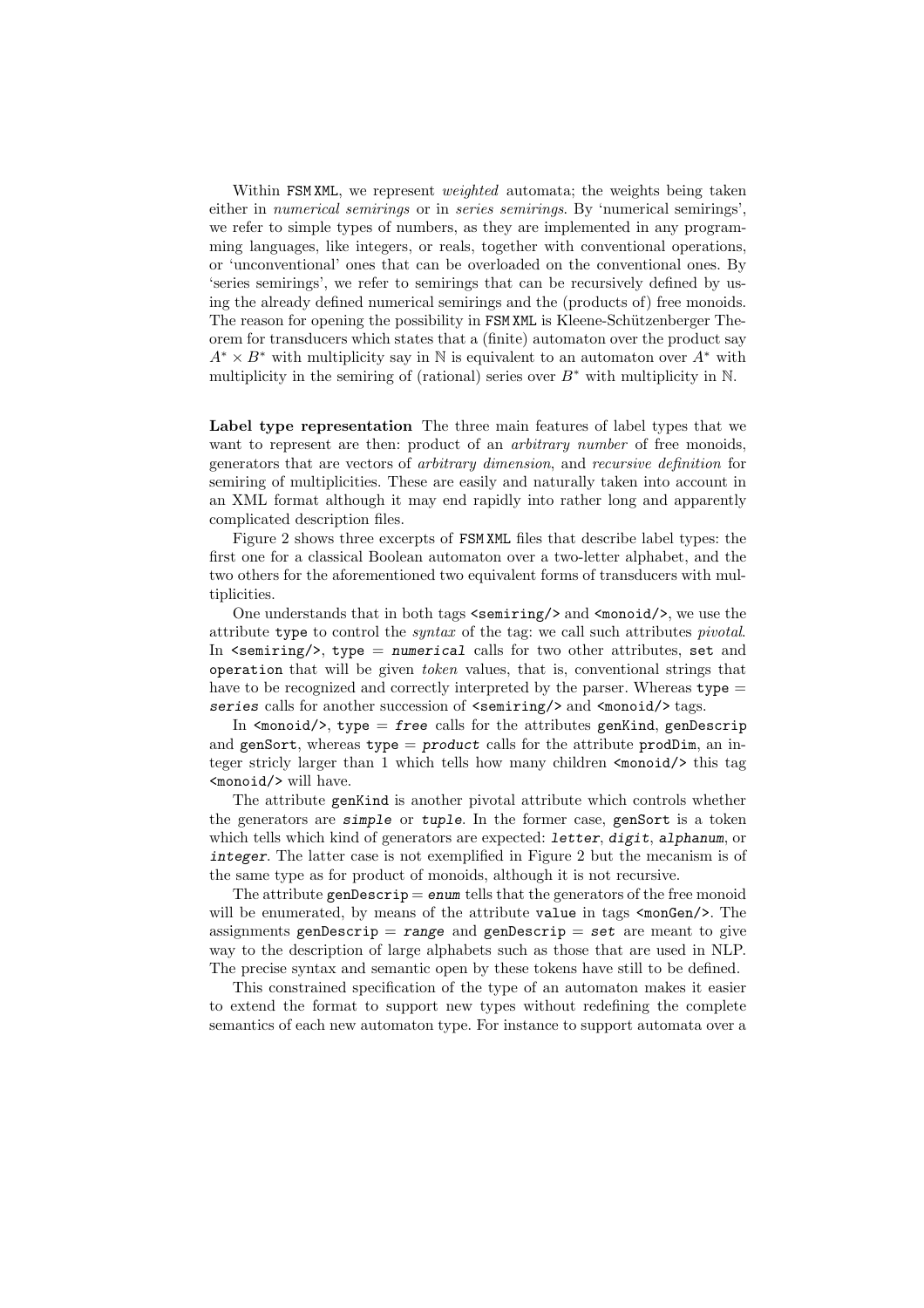log-probability semiring we would just have to introduce some new tokens (and their semantics) for the set or operation attributes.

```
<valueType>
   <semiring type=numerical set='B' operation='classical' />
   <monoid type=free genKind=simple genDescrip='enum' genSort='letter'> <monGen value='a'/>
      <monGen value='b'/>
   </monoid>
</valueType>
                 (a) Type for a Boolean automaton over \{a, b\}^*.
<valueType>
   <semiring type=numerical set='N' operation='classical' />
   <monoid type=product prodDim='2'>
       <monoid type=free genKind=simple genDescrip='enum'
genSort='letter'>
          <monGen value='a'/>
          <monGen value='b'/>
          </monoid>
       <monoid type=free genKind=simple genDescrip='enum'
genSort='letter'>
          <monGen value='a'/>
          <monGen value='b'/>
      </monoid>
   </monoid>
</valueType>
       (b) Type for an automaton over {a, b}^* \times {a, b}^* with multiplicity in N
<valueType>
   <semiring type=series>
       <semiring type=numerical set='N' operation='classical' />
       <monoid type=free genKind=simple genDescrip='enum'
genSort='letter'>
          <monGen value='a'/>
          <monGen value='b'/>
       </monoid>
   </semiring>
   <monoid type=free genKind=simple genDescrip='enum' genSort='letter'>
       <monGen value='a'/>
       <monGen value='b'/>
   </monoid>
</valueType>
```
(c) Type for an automaton over  $\{a,b\}^*$  with multiplicity in  $\mathbb{N}\langle\!\langle A^* \times B^*\rangle\!\rangle$ 

**Fig. 2.** FSM XML files for label types

**Rational expressions for label representation** It is quite a natural idea to be able to describe rational (that is, regular) expressions within an XML format for automata. The behaviour of a finite automaton over any monoid can be denoted by a rational expression, and most of the automata related software deal with the conversion between automata and expressions, back and forth.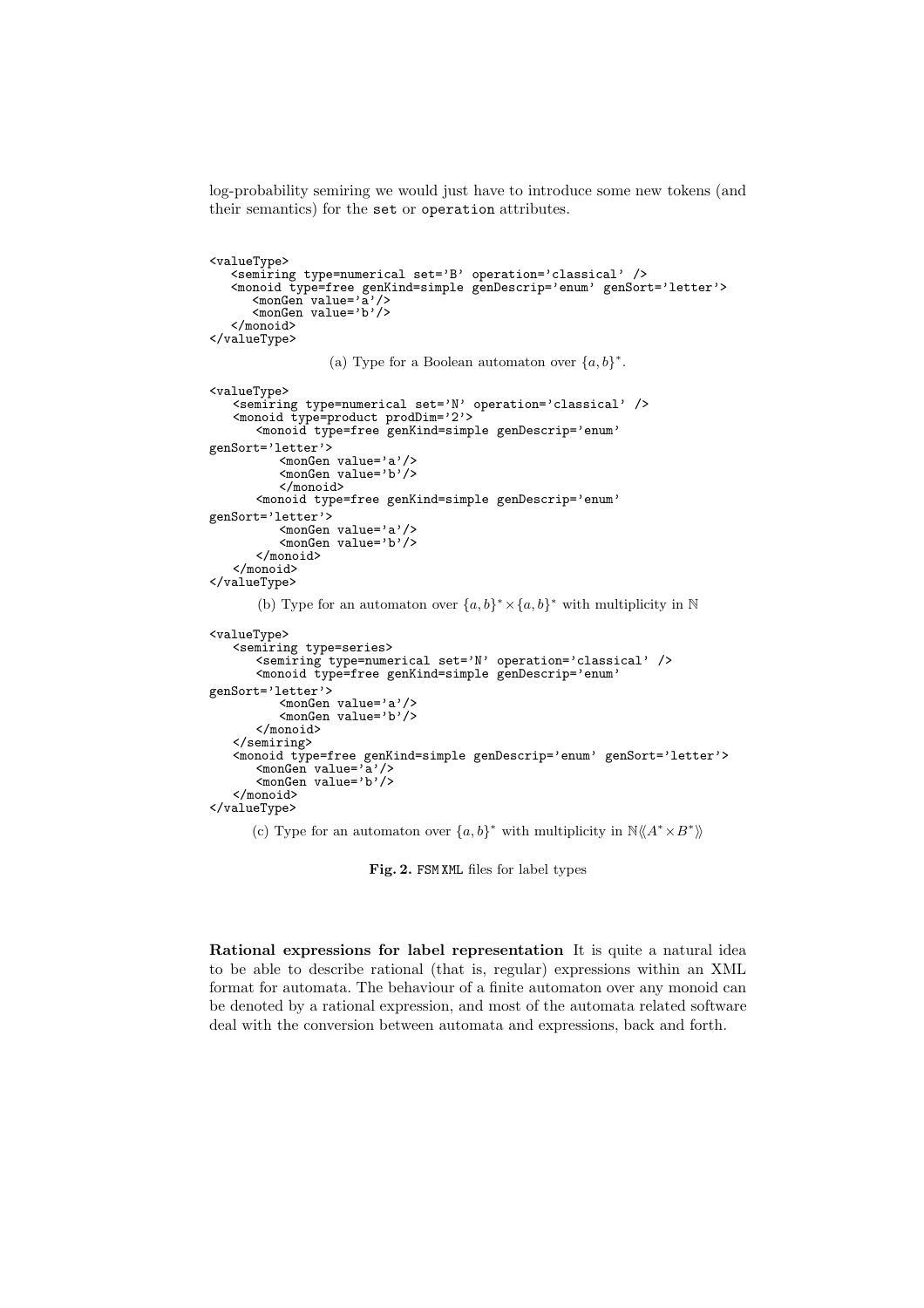For the large range of automata that we want to be able to describe, the need for rational expression is even more striking. For instance, as a consequence of the Kleene-Schützenberger Theorem we may have a transition labeled by a letter whose *weight* is a regular expression.

Rational expressions are well-formed formulas, that naturally correspond to trees and XML is perfectly fitted to describe trees. There is thus not much to say about the translation of an expression into an XML file. Two points have to be noted though.

The expressions we are interested in denote rational series, of course the same as the automata we are considering realize and, for the same reason, the expressions must begin with the description of the type of the semiring of series to which the series they denote belongs. The expressions thus share with automata the tag <valueType/> (and this is the reason why we have called it *valueType* and not *labelType*).

As they correspond to weighted automata, our expressions are *weighted expressions* and as the weights may be taken in non commutative semirings, there exist *two* external multiplication operators: a *left* and a *right* one.

It is a major, as well as quite logical, feature of FSM XML that it possesses the possibility of describing rational expressions. As bare letters are also rational expressions, and with the idea of giving a uniform treatment to the largest class of entities, all labels (of transitions) are represented in FSM XML using the syntax for rational expressions. As an example, Figure 3 shows the description of a transition connecting two states  $s0$  and  $s1$ , and labeled by  $2(a, b)$ .

```
<transition source="s0" target="s1">
  \langlelabel\rangle<leftExtMul>
      <weight value="2"/>
      <monElmt>
        <monElmt><monGen value = "a"/></monElmt>
        <monElmt><monGen value = "b"/></monElmt>
      </monFlmt></leftExtMul>
  \langle/label>
</transition>
```
Fig. 3. A transition with input label 'a', output label 'b' and weight '2'

**Geometry and drawing informations** The tags <geometricData/> and <drawingData/> are optional child tags of <automaton/>, <state/>, <transition/> , <inital/> , and <final/> . The former contains coordinates for the automaton and the states, and geometric shapes for transitions. The latter is planned to hold information about the way the automaton and its parts are drawn, but its content is not specified at this stage of our proposal.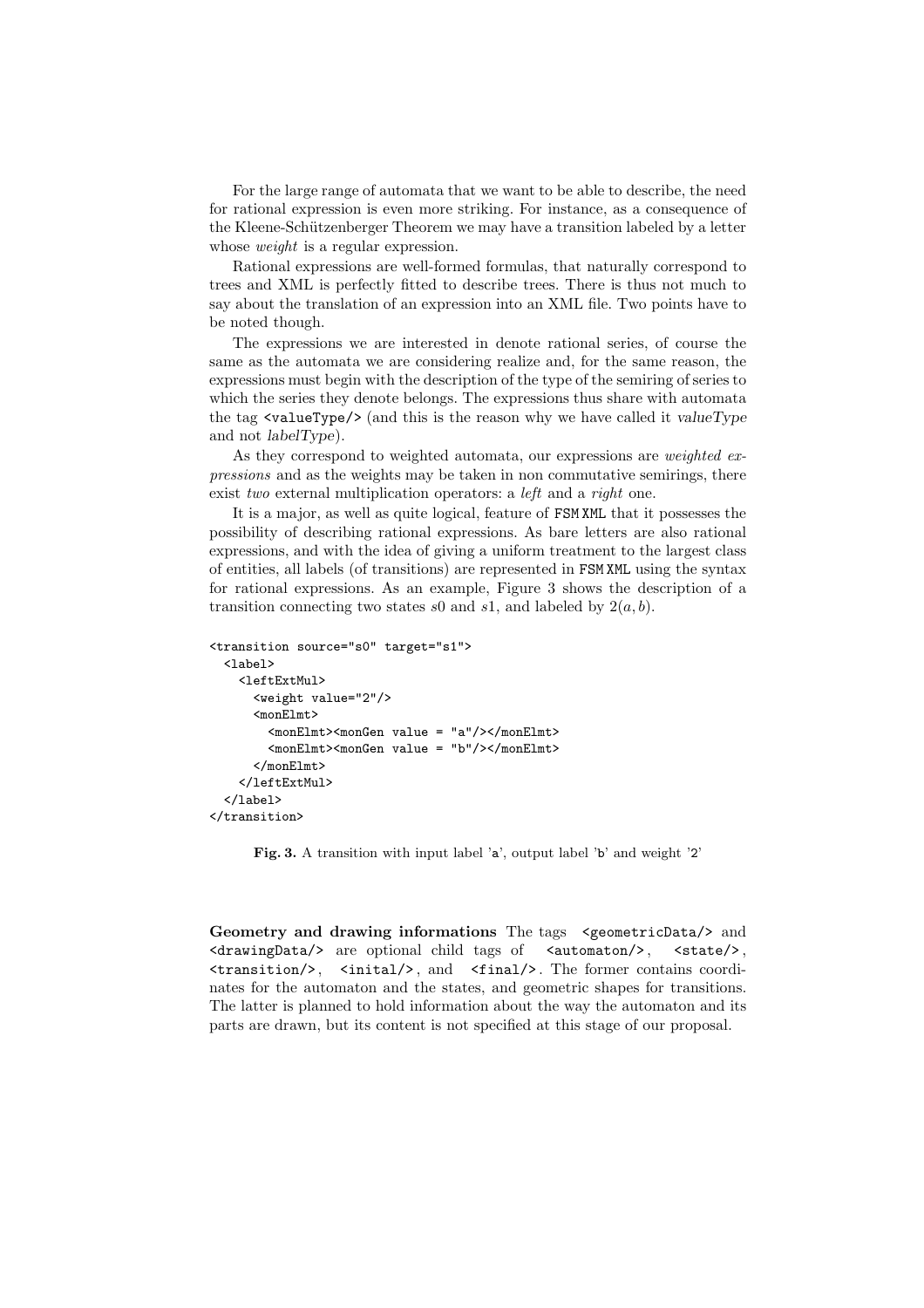# **3 Design choices**

# **3.1 Why XML?**

While parsing XML is certainly not as efficient as loading a binary file, efficiency is not the first concern when devising a interchange format. The choice of XML simplifies exchanges, manipulations, and future evolutions (adding new tags, attributes, or tokens to support new automata do not invalidate existing files). Frameworks such as DOM [9] or SAX [4] make it easier to build a parser in many languages. An *XML Schema Description* (XSD) document [10] is available on our webpage [8] and many transformations can easily be applied to XML files using languages such as XSLT.

### **3.2 Apparent verbosity**

While XML documents remain human-legible (compared to a binary file at least) this interchange format is meant to be written by computers. We purposely tried to (1) unify the representation of the various automata and (2) refrained from adding any kind of syntactic sugar. In both cases, the intent is to simplify the number of cases an implementation of the format has to deal with.

For instance from the perspective on someone actually typing in an automaton in FSM XML, entering the transition as shown in Figure 3 is cumbersome and one could dream about some kind of syntactic sugar like:

<transition source="s0" target="s1" in="a" out="b" weight="2"/>.

Our point is that one never writes an XML file representing an automaton by hand (automata are either drawn using a graphical interface, or computed) and from a implementation perspective, the two forms are as easy to input or output. Since the syntax of Figure 3 makes it possible to represent more complex types than the above abbreviation, we have only kept the first: this frees the implementation from having to deal with many special cases. In other words, the verbosity is the result of a simpler grammar, chosen for the sake of simplicity.

# **3.3 Computable properties are not part of the type**

Among the 'structural' properties of automata, we can distinguish between properties that are *static*, or could be called a *type property*, such as the input alphabet, or the semiring of weights, and properties that we could call *computable* such as 'being deterministic', or 'unambiguous', or 'trim', or 'functional' (for a transducer).

As it stands, our proposition can specify static properties but makes no provision for the expression of computable properties. We do agree that such kind of attributes are useful (especially if the format is used for the communication between trusted components). The floor is open for the specification of tokens that will describe these computable properties.